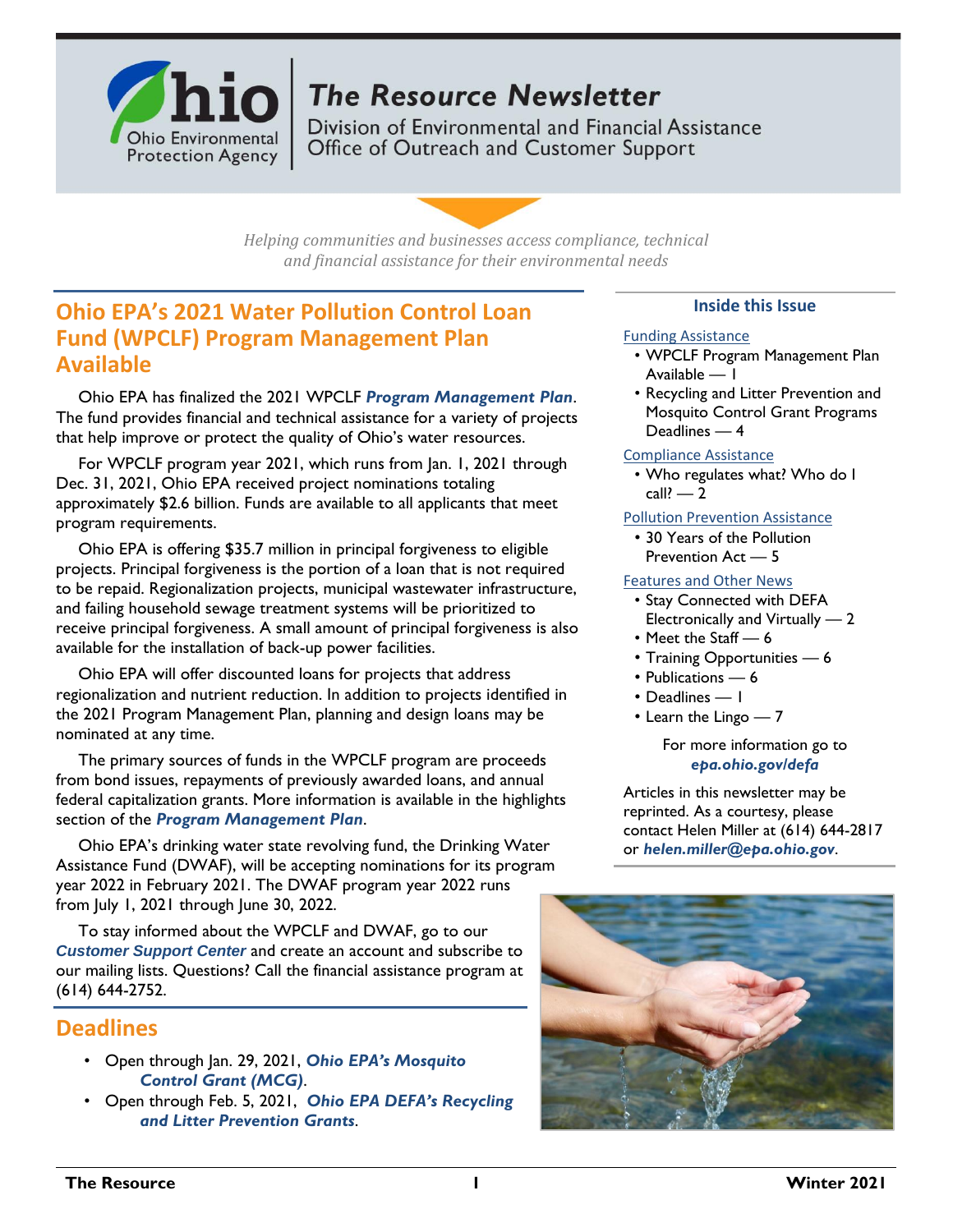# **Who regulates what? Who do I call?**

With so many state departments and agencies, it can be difficult to determine exactly who handles a particular issue. Ohio EPA often receives comments or questions about environmental issues that we can't address because the laws give that authority to other departments. For example, people often call Ohio EPA about radon or lead paint in their home even though the Ohio Department of Health is the designated agency for regulating those issues.

For helpful resources, click on About located on the blue navigation bar at the top of our website, *[epa.ohio.gov](http://www.epa.ohio.gov/)*.



After *[clicking the link](http://epa.ohio.gov/about.aspx)*, you will find tabs such as How We're Organized, Topic Index, and What We Don't Do. The information presented can help you locate the appropriate contact person or agency for your particular issue. You will also find other topics under Quick Links on the right of the webpage that take you to frequently asked questions, information about submitting a complaint, a list of county contacts, and how to request public records.



If you are still unsure who to contact, call our Office of Compliance Assistance and Pollution Prevention hotline at 1- 800-329-7518 for assistance.

# **Stay Connected with DEFA Electronically and Virtually**

Since March 2020, connecting electronically and virtually has become the new normal. Since March, we are seeing more customers logging onto live webinars and watching recordings (more than 5,200 in 2020), using our chat feature to ask questions, and subscribing to electronic updates.

Some of the ways you can connect with us electronically and virtually are:



**Subscribe to electronic updates**. To subscribe, go to our *[customer](https://ohioepa.custhelp.com/)  [support center](https://ohioepa.custhelp.com/)* on our main web page, create an account, then go to Subscribe to Updates tab selecting what updates you would like to receive. Most of the divisions in the agency have several list options to subscribe to receive updates and newsletters. You can unsubscribe at any time.

DEFA sends out a monthly electronic update covering:

- Training opportunities (with links to upcoming webinars and links to past webinar recordings).
- Stakeholder input opportunities (a listing of upcoming rules available for public comment and links to register for upcoming virtual public hearings).
- Funding opportunities (links to Ohio EPA grant programs that are open for application).
- Links to new/updated publications and new Ohio EPA videos.
- Deadlines (for grants, encouraging environmental excellence (E3) awards and other agency applications).

DEFA also publishes and sends out a quarterly newsletter with compliance assistance, pollution prevention, and funding articles.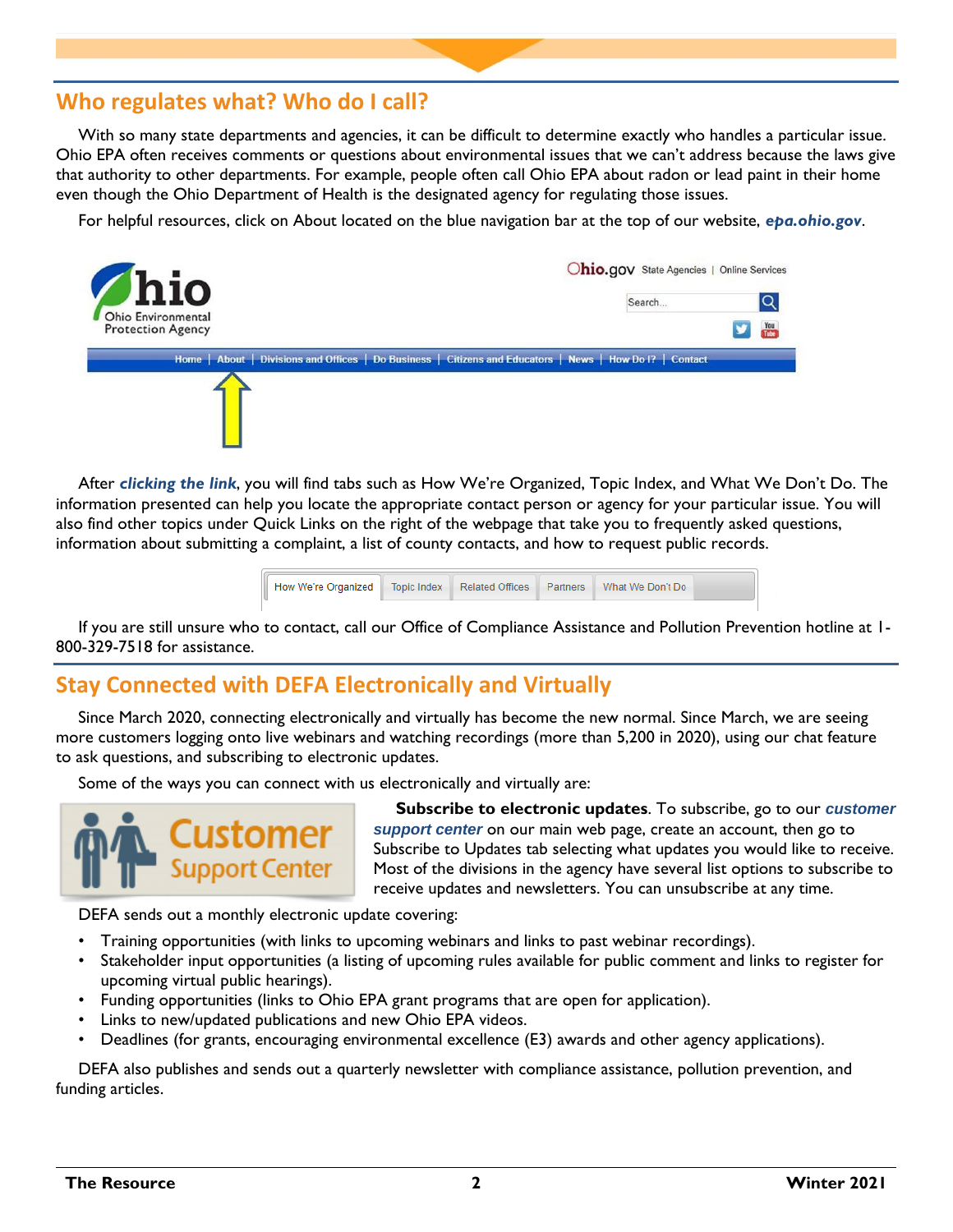| <b>Services</b> | <b>Success Stories</b>                                                                                                | Training | <b>Publications</b> | Contacts |                                                                                          |  |
|-----------------|-----------------------------------------------------------------------------------------------------------------------|----------|---------------------|----------|------------------------------------------------------------------------------------------|--|
|                 | <b>UPCOMING TRAINING AND EVENTS</b>                                                                                   |          |                     |          |                                                                                          |  |
|                 | - Dec. 3, 2020, Need Help With Environmental Regulations? Ohio EPA and BWC.                                           |          |                     |          |                                                                                          |  |
|                 | • Dec. 9, 2020, Ohio EPA's Encouraging Environmental Excellence in Communities (E3C)<br>Recognition Program, webinar. |          |                     |          |                                                                                          |  |
|                 | Dec. 15, 2020, Lead Service Line Replacement Funding, DEFA.                                                           |          |                     |          |                                                                                          |  |
|                 | Management (DMWM).                                                                                                    |          |                     |          | • Dec. 17, 2020, MSW Landfill Rule Package Presentation, Division of Materials and Waste |  |
|                 | Management (DMWM).                                                                                                    |          |                     |          | • Dec. 18, 2020, MSW Landfill Rule Package Presentation, Division of Materials and Waste |  |
|                 | Jan. 7, 2021, 2021 Recycling & Litter Prevention Grant Informational Webinar.                                         |          |                     |          |                                                                                          |  |
|                 | For upcoming trainings, you can also visit our training calendar.                                                     |          |                     |          |                                                                                          |  |
|                 | <b>DID YOU MISS A WEBINAR?</b>                                                                                        |          |                     |          |                                                                                          |  |
|                 | Jan. 14, 2020, WSRLA Program Update Webinar.                                                                          |          |                     |          |                                                                                          |  |

- Feb. 13, 2020, Proper Management of Universal Wastes, webinar.
- Apr. 23, 2020, WRRSP Q&A Part 1



**Use our live** *[chat](https://ohioepa.custhelp.com/app/contactus)* **feature**. In late 2019, we launched our live chat feature allowing customers to connect electronically via chat and ask confidential questions about permitting and regulations 8 a.m.- 5 p.m. Monday through Friday.

#### **Go to our** *[customer support center](https://ohioepa.custhelp.com/)* **to access more resources**.

| Thio                                           | Ohio.gov State Agencies   Online Services                                                   |
|------------------------------------------------|---------------------------------------------------------------------------------------------|
| Ohio Environmental<br><b>Protection Agency</b> | You<br><b>Drive</b>                                                                         |
|                                                | $\circ$ Chat live<br>An environmental specialist is available.                              |
|                                                | Log In   Sign Up                                                                            |
| ← Find Resources                               | Submit a Question<br>Subscribe to Updates   Permit Wizard  <br><b>Submit an Application</b> |

Once you click on the link, you will see the following menu items:

- **Find Resources.** You can search for electronic resources available on training, frequently answered questions (FAQs), and publications on a specific topic.
- **Submit a Question.** You can submit a question that will be electronically routed to staff knowledgeable on that topic, and you will be emailed an answer. Your answer may be added to the database, so others who have a similar question may see your question and answer.
- **Subscribe to Updates.** Create an account and select which email updates you would like to receive from the various divisions at Ohio EPA. DEFA sends out a monthly update and a quarterly newsletter. After you subscribe, you will get a confirmation back.
- **Permit Wizard.** The wizard guides users through a series of general questions about their operations. Once users finish answering the questions posed by the permit wizard, they receive a summary, identifying permits, licenses or registrations that will likely be needed, along with contacts and links to helpful resources. The permit wizard can help new businesses get started on the right track with proper permits; and/or existing businesses also may use the Permit Wizard anonymously as a way to check on whether they have the right permits for their operations.
- **Submit an Application.** You can apply to several of Ohio EPA's grant programs through this portal. DEFA's recycling and litter prevention grant application and all encouraging environmental excellence (E3) Award applications are online.

**Use OCAPP's free virtual compliance assistance resources**. You can view a recording of our Nov. 4, 2020 webinar summarizing our free virtual assistance available on our YouTube Channel at : *[Virtual Assistance and](https://www.youtube.com/watch?v=AKnTVbddfF0)  Resources from Ohio EPA and [OSHA's On Site Consultation Program Webinar —](https://www.youtube.com/watch?v=AKnTVbddfF0) Ohio*. This webinar shared information about resources and how we are operating to assist you in a virtual environment.

**Check our training tab**. We maintain a ing tab on the *[DEFA](https://epa.ohio.gov/defa/#169505009-training)* and *[OCAPP](https://epa.ohio.gov/ocapp/#178335362-training)* web pages, e you can see and register for upcoming ing and also find links to past training rdings.

### **Check our** *training [calendar](https://epa.ohio.gov/defa/Calendar)* for updates.

#### ning and Events Calendar

has numerous training resources available. Upcoming trainings are listed below. To see previous or<br>hing events, cilck on the month view icon |頭1. To switch back to the list, click on the list view icon<br>revious trainings, v

|                    |                  | 31  散乱  152  53                                                                             |
|--------------------|------------------|---------------------------------------------------------------------------------------------|
| <b>Event Start</b> | <b>Event End</b> | Title                                                                                       |
| 12/9/2020          | 12/9/2020        | Ohio EPA's Encouraging Environmental Excellence in Communities<br>(E3C) Recognition Program |
| 12/15/2020         | 12/15/2020       | Lead Service Line Replacement Funding                                                       |
| 12/17/2020         | 12/17/2020       | MSW Landfill Rule Package Presentation                                                      |
| 12/18/2020         | 12/18/2020       | MSW Landfill Rule Package Presentation                                                      |
| 1/7/2021           | 1/7/2021         | 2021 Recycling & Litter Prevention Grant Informational Webinar                              |
|                    |                  |                                                                                             |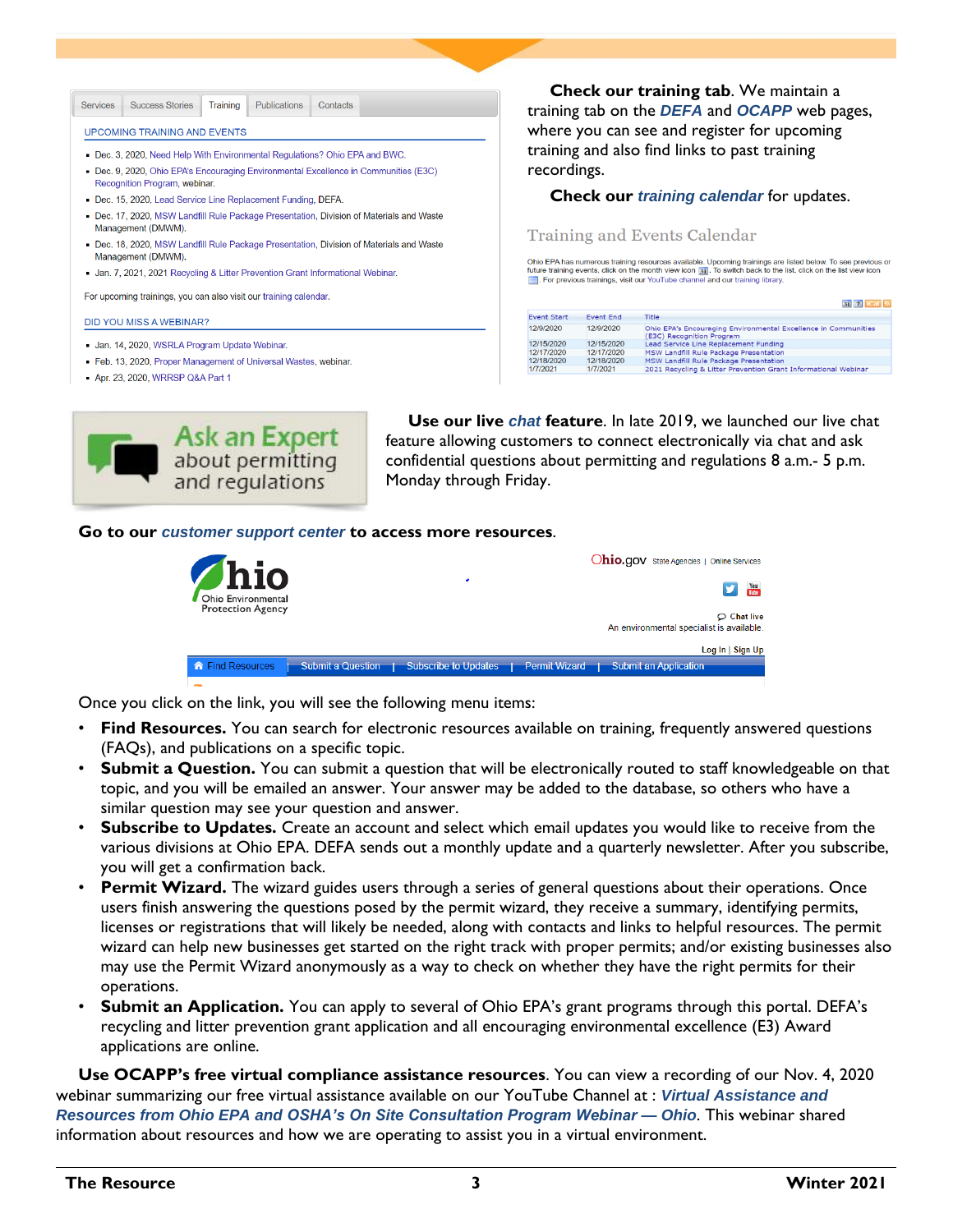**Subscribe to our Agency YouTube channel and Twitter accounts.** Ohio EPA's YouTube channel has 700+ subscribers. On our *[YouTube channel](https://www.youtube.com/user/PIC1049)* you can view by playlists or search by topic. Our Twitter has 7,000+ following. You can find both on our webpage at: *[epa.ohio.gov](https://epa.ohio.gov/)*.





Ohio EPA staff have Microsoft Teams software available to communicate with customers virtually. As a reminder, as a precautionary response to COVID-19, Ohio EPA is currently operating with most staff working remotely. If you are working with our staff on a current project and you know the name of the employee you are working with, email them at firstname.lastname@epa.ohio.gov or call them directly. The Agency *[website](https://epa.ohio.gov/)* has contact information for every district, division, and office. Or call Ohio EPA's main phone line at (614) 644-3020 or the main line for the division or office you are trying to reach.

# **Recycling and Litter Prevention and Mosquito Control Grant Programs Deadline**

Ohio EPA's recycling and litter prevention and mosquito control grant program deadlines are coming up soon. We have hosted webinars about both programs and you can go to our *[Agency YouTube channel](https://www.youtube.com/user/PIC1049)* to listen to recordings**.** 

Ohio EPA's *[recycling and litter prevention \(R&LP\) grant program](https://epa.ohio.gov/ocapp/recycling#164885249-grants)* supports communities, nonprofits, businesses and academic institutions that initiate or expand recycling programs, encourage sustainable practices, stimulate economic growth, and support litter prevention efforts through four different grants. The four different grant programs are: community and litter grants; market development grants; scrap tire grants; and academic institution grants.

Ohio EPA hosted webinars on these grant programs. Go to our *[Agency](https://www.youtube.com/user/PIC1049)  [YouTube channel](https://www.youtube.com/user/PIC1049)* or follow the links below to listen to a recording.

- Nov. 5, 2020, *[Recycling & Litter](https://www.youtube.com/watch?v=nBMcQQcoUQI) [Prevention Grant](https://www.youtube.com/watch?v=nBMcQQcoUQI)*.
- Nov. 17, 2020, *[Ohio EPA's](https://www.youtube.com/watch?v=34ZQ552LzXQ) Mosquito [Control Grant.](https://www.youtube.com/watch?v=34ZQ552LzXQ)*

Ohio EPA's annual R&LP grant program will accept applications through Feb. 5, 2021, with grants awarded on July 1, 2021. The application process for this funding program is highly competitive. Total available grant funds vary from year to year. There is a maximum award for a single project and different match requirements, depending on the grant type. Grant recipients will be announced in May 2021 and funding will be made available in July 2021.

### **Who can you contact for more information?**

- April Stevens *[april.stevens@epa.ohio.gov](mailto:april.stevens@epa.ohio.gov)*
- Marie Barnett *[marie.barnett@epa.ohio.gov](mailto:marie.barnett@epa.ohio.gov)*
- Dave Foulkes *[david.foulkes@epa.ohio.gov](mailto:david.foulkes@epa.ohio.gov)*
- Kelsey Heyob *[kelsey.heyob@epa.ohio.gov](mailto:kelsey.heyob@epa.ohio.gov)*



The *[mosquito control grant](https://epa.ohio.gov/dmwm/Home/MosquitoControlGrant)* (MCG) program is a collaborative effort between Ohio EPA and the Ohio Department of Health (ODH), which began in 2016. The MCG program was developed to make funding available to entities responsible for implementing mosquito control measures in support of Ohio's efforts to reduce the potential for an outbreak of mosquito-borne diseases such as Zika, West Nile, and La Cross Encephalitis. The fundable activities approved under the MCG program will help reduce the potential for an outbreak of a mosquito-borne virus and simultaneously reduce the threat that scrap tires and scrap tire dumps pose to human health and the environment.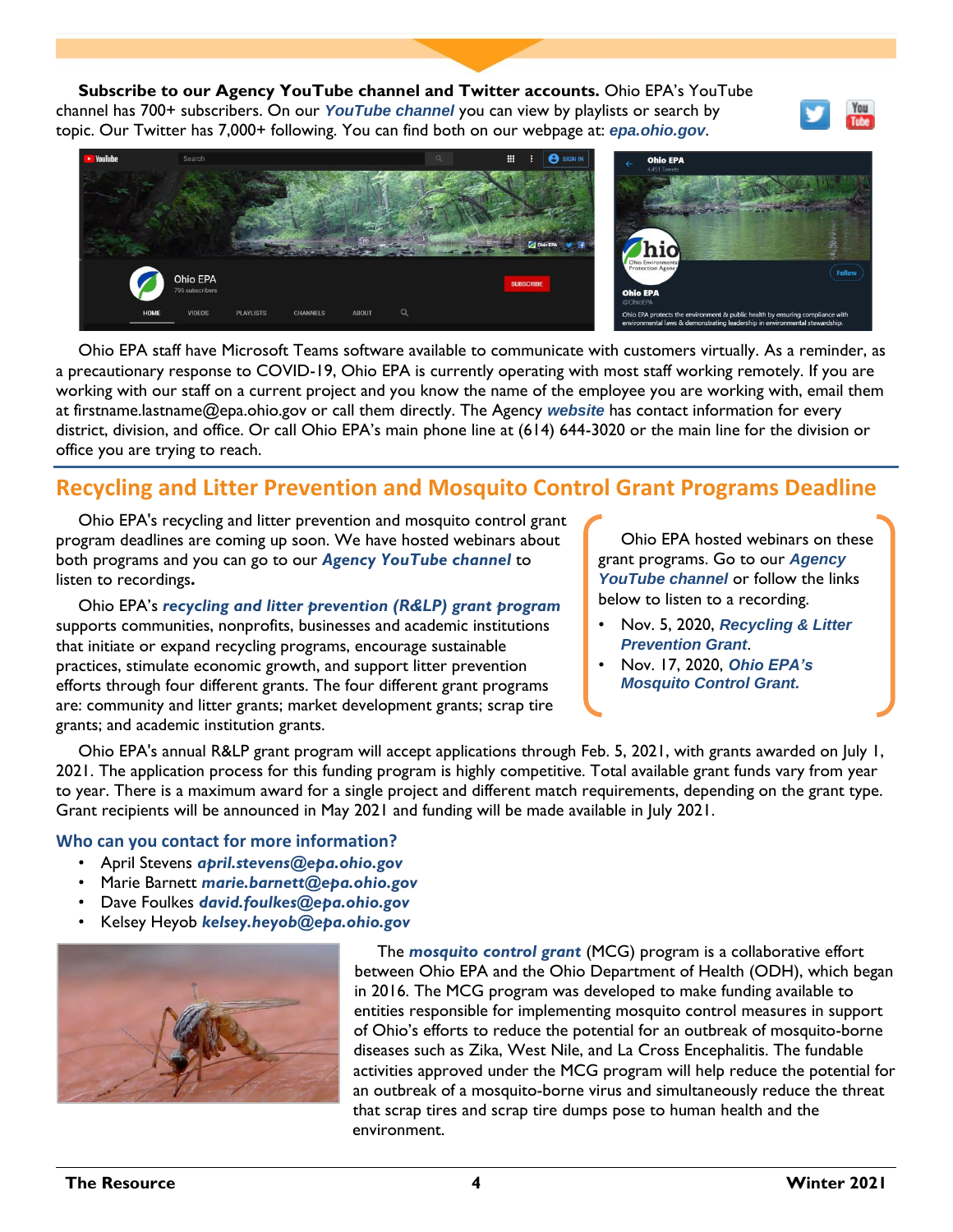Local health departments (LHDs) implement various programs to protect human health, safety, and the environment. LHDs are on the front lines in the fight against mosquito-borne diseases. They are the primary entity responsible for implementing local mosquito control activities such as mosquito surveillance, source reduction, and larval/adult mosquito control measures. The MCG program makes grant monies available to any agency of the state, as long as that agency can demonstrate collaboration and obtain sponsorship from its LHD.

More preterable

The deadline to submit applications for the 2021 MCG cycle is Jan, 29, 2021 at 3:00 p.m.

### **Who can you contact for more information?**

- Leanne Greenlee *[leanne.greenlee@epa.ohio.gov](mailto:leanne.greenlee@epa.ohio.gov)*
- Jeff Montavon *[jeffrey.montavon@epa.ohio.gov](mailto:Jeffrey.Montavon@epa.ohio.gov)*
- Leeanne Garrett *[leeanne.garrett@odh.ohio.gov](mailto:Leeanne.Garrett@odh.ohio.gov)*

### **30 Years of the Pollution Prevention Act**

Congress passed the *[Pollution Prevention \(P2\) Act](https://www.epa.gov/p2/pollution-prevention-act-1990)* in 1990. It was designed – in large part - to help U.S. businesses transform the way they think about manufacturing products and processes, and how to reduce costs by minimizing waste.

What is pollution prevention (P2)? *[Pollution prevention \(P2\)](https://www.epa.ohio.gov/portals/41/P2basics_web.pdf)* is any practice that reduces, eliminates, or prevents pollution at its source. P2, also known as source reduction, is the ounce-ofprevention approach to waste management. Reducing the amount of pollution produced means less waste to control, treat, or dispose of. Less pollution means less hazards posed to public health and the environment. Go to U.S. EPA's P2 web page at *[epa.gov/p2](https://www.epa.gov/p2)* to learn more about P2.

Ohio EPA's P2 related efforts began in 1986 with a requirement that any business that land-disposed more than 200 tons of hazardous waste in the state needed to complete a waste

minimization and treatment plan. Ohio EPA's hazardous waste program created a P2 section shortly before the federal P2 Act of 1990. In 1993, the hazardous waste program's P2 section was expanded into an Office of Pollution Prevention (OPP) - one of around 20 state government P2 programs. This office focused on outreach and education. In 2004, OPP was merged into the Office of Compliance Assistance and Pollution Prevention (OCAPP), and in 2015 they merged with the Division of Environmental and Financial Assistance (DEFA).

Over the years, thousands of Ohio companies have received P2 assistance from OCAPP and many have been recognized for their P2 efforts. P2 is now integrated into most aspects of environmental protection. The green movement uses P2 approaches to address common environmental issues. The P2 concept provides the basis for the many corporate sustainability programs. Environmental initiatives such as green chemistry, zero waste, and byproduct synergy all have a strong P2 component. As P2 has changed, so has the way Ohio EPA provides P2 services. Now, we rarely approach larger companies to ask if they need help in reducing waste. Instead, they have either developed their own expertise or contact us for assistance. Our focus is now on small and medium sized businesses that may not have the expertise or resources to understand how P2 can help. We also focus more time helping companies design waste reduction programs instead of educating them on P2.



**Environmental Protection Hierarchy** 

**Pollution Prevention** (Source Reduction)

Re-Use

**Recycling** 

**Treatment** 

**Disposal** Release

Go to our *[YouTube Channel](https://www.youtube.com/user/PIC1049)* to listen to webinar recordings on P2.

- *[Ohio EPA's Encouraging](https://www.youtube.com/watch?v=ijGpEDKY7Dg) [Environmental Excellence E3](https://www.youtube.com/watch?v=ijGpEDKY7Dg) [Recognition Program —](https://www.youtube.com/watch?v=ijGpEDKY7Dg) Ohio EPA*
- *[OCAPP Compliance Assistance](https://www.youtube.com/watch?v=IpxPSPYSvTM) [Services](https://www.youtube.com/watch?v=IpxPSPYSvTM)*
- *[Virtual Assistance and Resources](https://www.youtube.com/watch?v=AKnTVbddfF0) [from Ohio EPA & OSHA's On-Site](https://www.youtube.com/watch?v=AKnTVbddfF0) [Consultation Program Webinar](https://www.youtube.com/watch?v=AKnTVbddfF0)*
- *[Green Chemistry and Pollution](https://www.youtube.com/watch?v=kDqWSn-j1Nc) [Prevention](https://www.youtube.com/watch?v=kDqWSn-j1Nc)*
- *[OCAPP Webinar-](https://www.youtube.com/watch?v=oEzUxIjBubU) Pollution [Prevention: The Basics](https://www.youtube.com/watch?v=oEzUxIjBubU)*

If you would like to speak with an environmental specialist about potential P2 options at your facility/company, *[request a free on-site P2 assessment](https://www.epa.ohio.gov/portals/41/p2/P2OnsiteBrochure.pdf)*, or find out about our *[encouraging environmental excellence \(E3\)](https://epa.ohio.gov/ocapp/ohioe3)* recognition program, please call our toll-free hotline 8 a.m. - 5 p.m. Monday-Friday at (800) 329-7518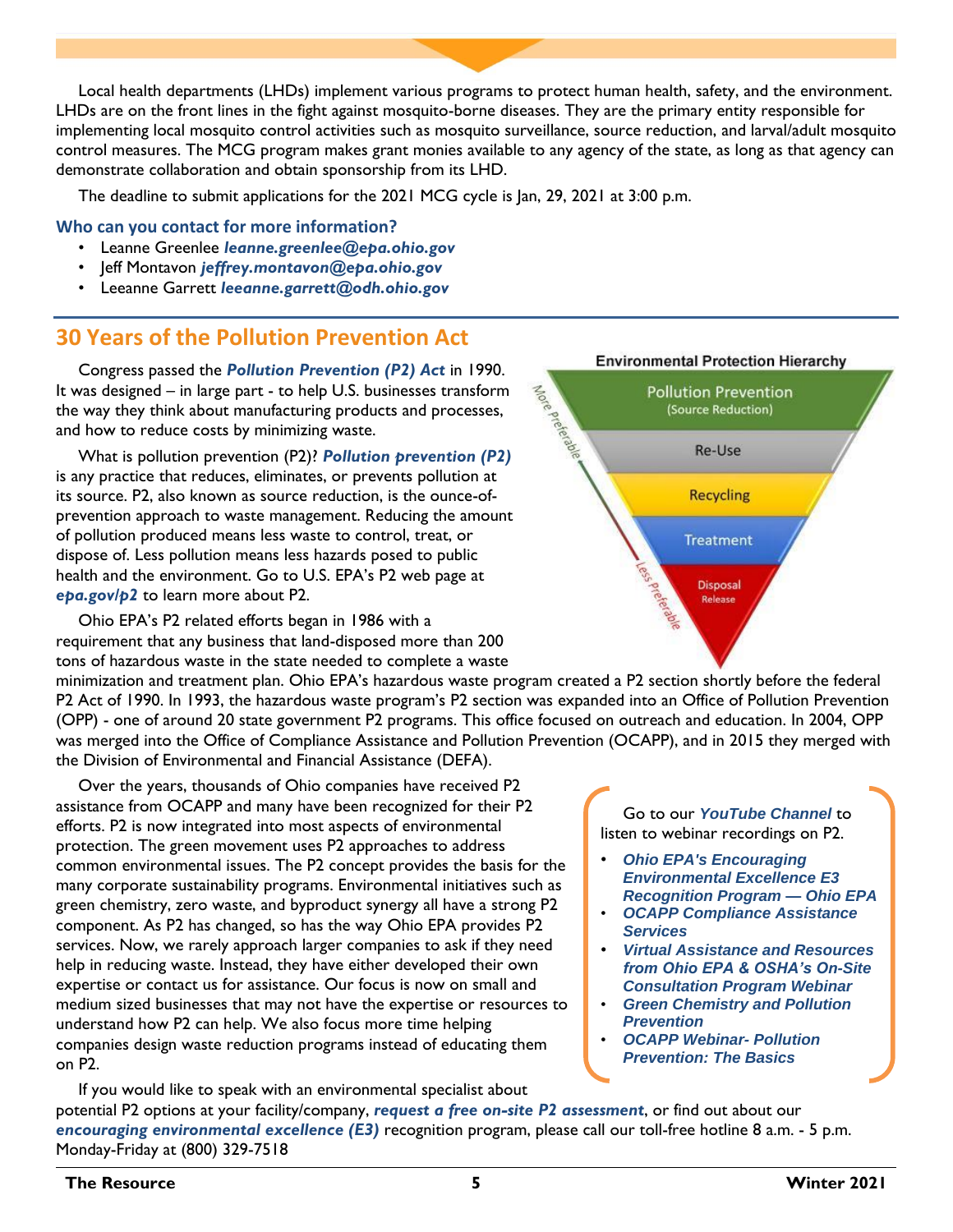### **Training Opportunities**

- Jan. 7, 2021 *2021 Recycling and [Litter Prevention Grant Informational Webinar](https://register.gotowebinar.com/register/7220322845457281039)*, DEFA
- Jan. 21, 2021 *[Water Supply Revolving Loan Account Program Year 2022 Updates and Highlights](https://register.gotowebinar.com/register/621777536039155211)*, webinar
- Feb. 24, 2021 Disaster Debris Management Virtual Workshop, Division of Materials and Waste Management (DMWM). Save the Date!

# **Publication Updates**

- *[SmallBiz@EPA November 2020](https://www.epa.gov/sites/production/files/2020-12/documents/smallbizepa_november_2020.pdf)*
- *[SmallBiz@EPA December 2020](https://www.epa.gov/sites/production/files/2020-12/documents/smallbizepa_december_2020.pdf)*
- *[Water Pollution Control Loan Fund PY 2021 Program Management Plan](https://epa.ohio.gov/Portals/29/documents/ofa/2021-WPCLF-PMP-FINAL.pdf)*

### **Meet the Staff**



**Lexie Andrews Supervisor, OCAPP**

#### **How long have you worked for Ohio EPA?**

A little over 5.5 years.

### **What excites you the most about the work that you do or your field of study?**

Serving others both internally and externally is what excites me as I love seeing the positive results of good customer service. There is variety in working in OCAPP, so the excitement and challenge of learning new things and tackling new projects keeps me going. OCAPP offers so many services and has helped changed many people's view of how a government agency operates. Whenever I receive feedback from a customer who has worked with our team and says they would have been completely lost or would have gone out of business without our assistance, it makes all the hard work worth it.

### **Favorite memory or accomplishment with the agency or related to your field?**

I have to go with the Fall Virtual Compliance Assistance Conference (VCAC). 2020 has brought on its share of challenges, but I was fortunate to be part of a team that didn't let the pandemic stop us from putting on a very successful conference using a platform we had never tried. Putting on an in-person conference is a challenge, but the virtual conference was more work than any of us envisioned. I love data, so being able to look at the number of people the Agency was able to educate through the VCAC was rewarding. During the beginning phases of conference planning, Dan Sowry, Assistant Chief, DEFA, joked that he wanted us to reach 10,000 registrations,

we all thought he was a bit crazy, but in the end, we surpassed that goal. We ended up reaching participants in 37 states and provinces in North America. The positive feedback we received was overwhelming. Most feedback encouraged us to keep offering virtual training opportunities. So, after months of planning and three weeks of conference sessions, I would say being part of a team that took the challenge head on and surpassed expectations would be my favorite accomplishment thus far.

#### **What are your favorite things to do outside of work?**

Family, friends, and fitness are my three favorite things to dedicate my time to outside of work. Since 2020 has put a damper on travel and large gatherings, I have tried to explore more outdoor activities in Ohio. I was recently able to do a ropes course and ziplining excursion with one of my friends, which is something we probably wouldn't have gone for if it weren't for 2020. Any time I get to see my family or friends, even at six feet apart, makes me happy. Lastly, I am fortunate enough to have an amazing morning team to train with at my local gym. They keep me accountable, push me to do more, and always set me up with the right mindset to conquer the rest of my day.

### **Who inspires you?**

Former Ohio Department of Health Director Dr. Amy Acton is a huge inspiration. The way she leads with empathy and a dedication to service is something that I strive for in being both a supervisor and a public servant.